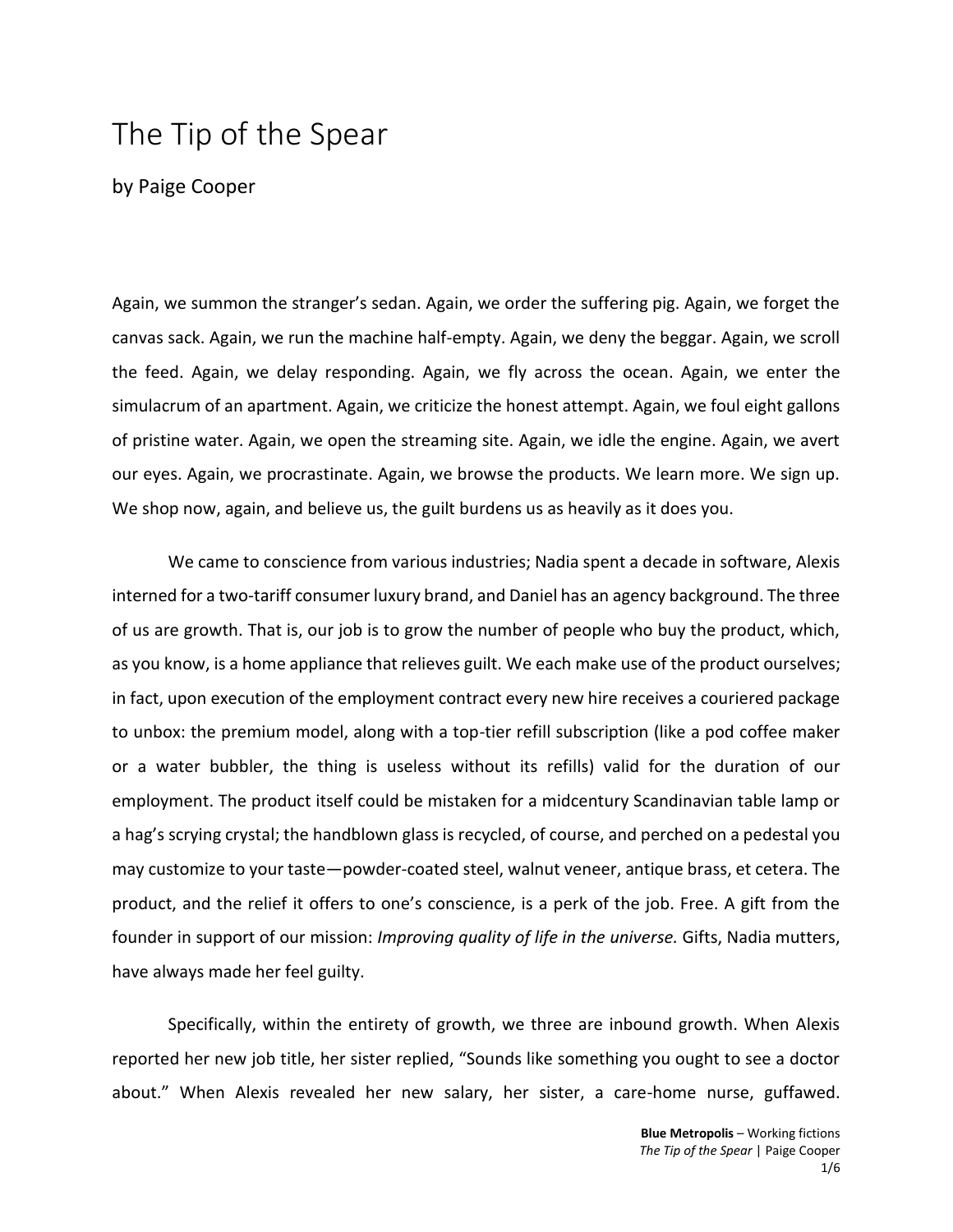"Congratulations, asshole." Her parents, of course, were pleased: "Bet you can see about some of those student loans now," said her father. When Alexis tried to explain her duties, skills, and goals, her family frowned at her, in pity or incomprehension.

For the time being, we ignore the sixteen percent of the population who, according to independent research, don't feel guilty about anything. Perfection is the enemy of good enough. When we are close to agreeing we act like we are in agreement. We are agile, so we execute now and iterate later. There is art and there is science. The science, obviously, is revenue, whereas the art is attraction. The founder's calendar is booked wall-to-wall. Coverage from the news orgs and all the other clicky properties are floating our content to the top of the SERPs and fattening up our SSOV. The angels are smug and getting pushy. They want us to be a unicorn. "You could be a unicorn," they tell us at the weekly town hall, "so act like it!"

Nadia is the Lead, though she was hired after Daniel, who's been building the inbound engine up from scratch. To compensate for this inequity, Nadia gossips virulently, saying outrageous things about colleagues on other teams—who's *manifesting bitcoin on her Instagram Stories,* who's *obviously working from bed or Mexico,* who's *just a fatally weird indoor cat*—in order to expose her throat and balance their power with the implicit promise that Daniel can blackmail her anytime he wishes. Nadia, for her part, has worked in startups long enough that she has eyes only for the liquidity event, and the results that will induce it.

In pursuit of those results, we hot-desk almost every day through Q4. Nadia prefers to sync with external teams in person because, she says, she sounds needy remote. Daniel is filtering profiles on a talent aggregator for a technical SEO and he woos candidates by interviewing from the bullpen with its standing desks and glass walls overlooking the harbour. Alexis solicits continuous input as she postjams our top-converting keywords:

*How to stop feeling guilty How to get over guilt How to stop feeling bad How to stop guilt tripping*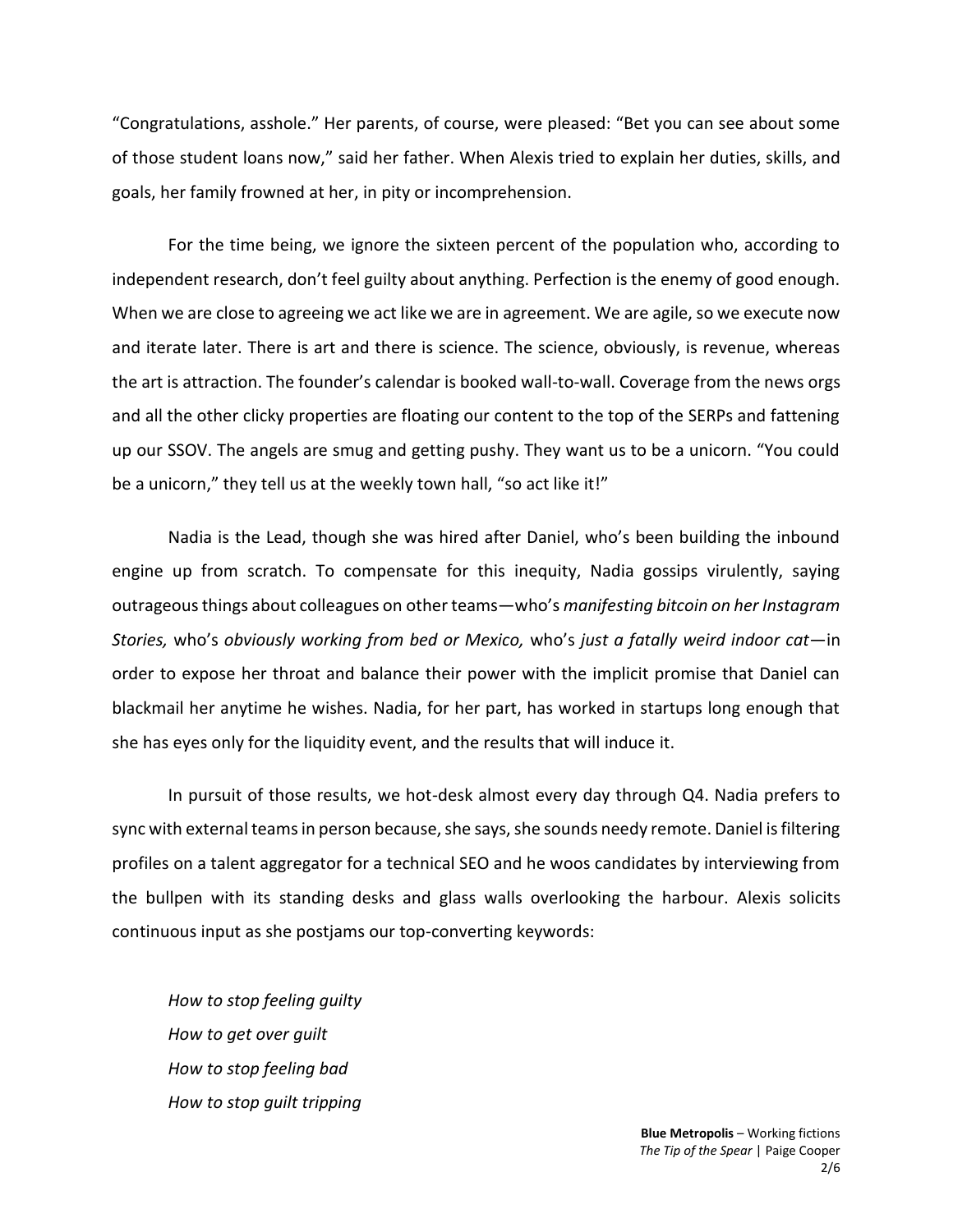*How to stop guilt How to stop feeling guilty about everything How to stop feeling guilty all the time How to reduce guilt feelings How to get rid of guilty feelings How do I stop feeling guilty I feel so guilty about everything How can I stop feeling guilty Stop feeling guilty Stop feeling guilty about everything*

The rest of our topic territory could be covered by an endless string of Boolean operators:

*AND (spending money OR wasting time OR family OR being unproductive OR credit card OR colonization OR cheating OR sleeping in OR fast fashion OR getting drunk OR being a bad friend OR genocide OR all-inclusive resorts OR shit-talking OR climate change OR unconscious bias OR sexual assault OR crying dog OR bingeing OR lying OR carbon footprint OR gentrification OR failing).*

At the end of Q1, there is a compensation bump. Of course the terms of our contracts forbid us from acknowledging or discussing the bump, the size of the bump, who did or did not receive said bump. Alexis extends this non-disclosure to her parents, and does not accelerate her plans for student loan repayment. Instead, she buys a loveseat that costs as much as a used car, and ferries it in chunks from the sidewalk into her basement suite. Yes, it's too small to nap on, it's uncomfortably severe, and it's upholstered in an airportly shade of blue, but in the right space it will be extremely fashionable. When Alexis moves out of her parents' basement she will buy additional chunks of sofa, she will expand the loveseat to a four-seater with a chaise. Alexis imagines inviting a date to her airy loft and getting seduced on her long, luxurious sofa, and she imagines cozy evenings watching high-end television, and she imagines an unpretentious,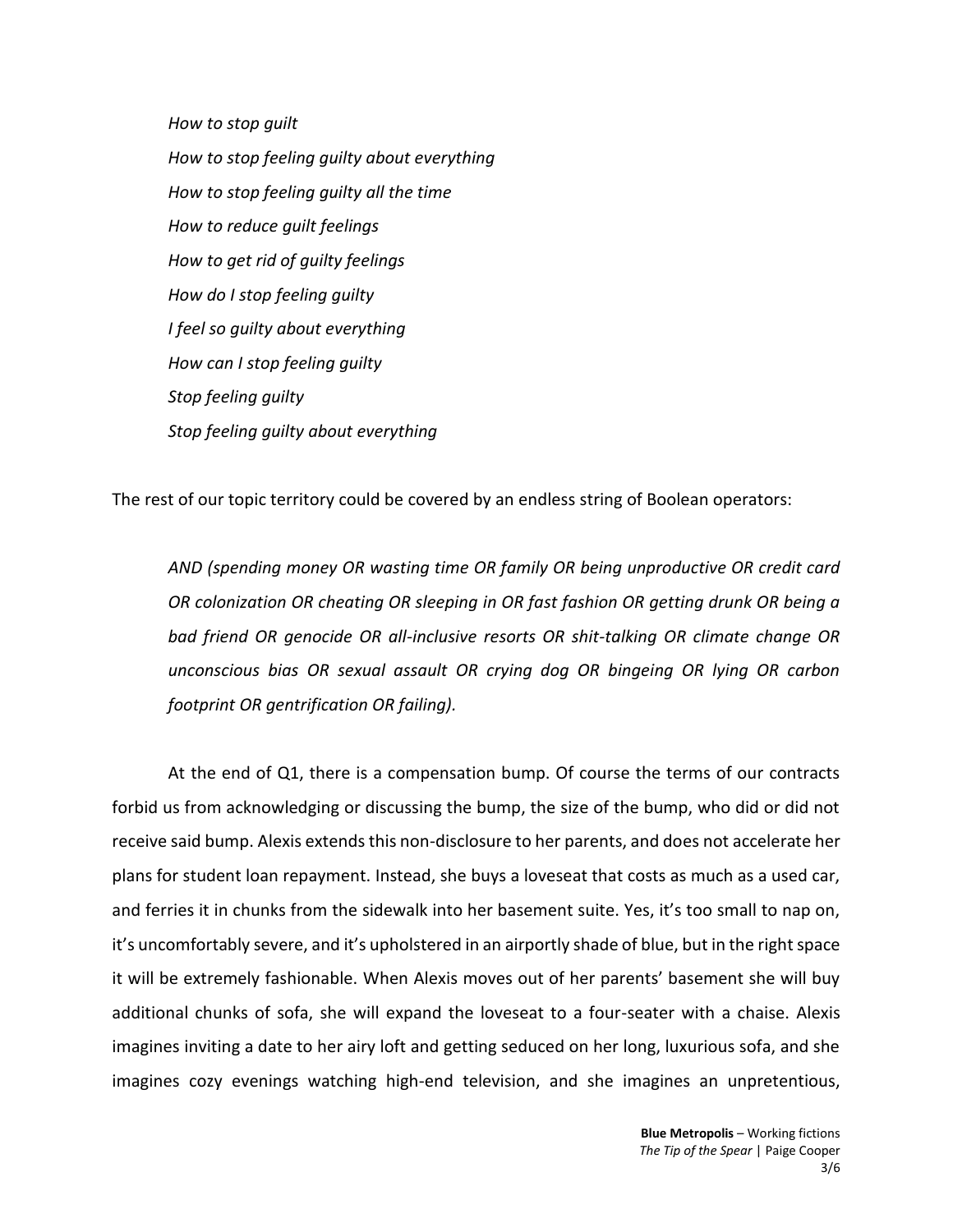raucous ceremony. A conflict-free jewel on a vintage ring. She imagines ticking *coordinated* on her health benefits. She imagines driving to swimming lessons, hosting Sunday dinners, spreading newspapers over the kitchen table for the pumpkin carving. Alexis' premium model has a rose gold pedestal that complements her marble coffee table. It swirls green, putting off a spa-like scent of eucalyptus, mint, and rosemary: last year's phone disembowelled on a shoreline; bags of so-called recycling bulldozed by Kubotas into mountain ranges of trash because Alexis never finds the time to rinse the jar, much less peel the label. And there's the interest, steadily compounding, dollars duplicating like primordial cells, on the loan that her parents cosigned a decade ago, and, worse, the credit card she's never mentioned to them.

On Fridays when we re-assemble after work over drinks, Daniel closes his eyes, presses his fingers to his temples, and predicts the imminence of the liquidity event. He's never admitted to us how he negotiated hard in the recruitment stage for an extra allotment of stock options. Regardless, if even the standard windfall is as sizeable as he calculates, Daniel could take some time off. He imagines six months, twelve. Not any longer than a parental leave, because in the eyes of most hiring managers, breeding a child is an inconvenient but probably valuable act, whereas writing a book is inexplicable, and carries the sad stink of delusion. Daniel imagines six or twelve months somewhere he doesn't speak the language and the grocery store is gratifyingly puzzling. He imagines rising early and speaking to no one, embarking on disjointed afternoon walks through the unfamiliar city, taking notes in the art galleries, sitting with his head bowed in houses of worship, finally seating himself at a bar and finding the server is pleased to chat in that wry accent. Daniel imagines extending his visa, taking language classes, finding work. He imagines never coming back. Daniel's premium model lives on his desk, and when he works from home he gazes at it. Lilac and lemon smoke drifts and tears inside the glass, seeping its vernal scent: exorbitant rents in ordinary neighbourhoods; toxic ponds of jet fuel byproduct in the boreal; perforated trailers hurtling over salted highways to arrive at a warm slaughterhouse where the frostbitten occupants clatter eagerly in. The lilies relieve him of the people who lived in tents in the park until the police showed up in shields and armour. The lime is a balm for the algorithm, which is his expertise. The algorithm, all the algorithms, are in the news, journalists make podcasts about them, academics write books, parents form advocacy groups. And it's true: Daniel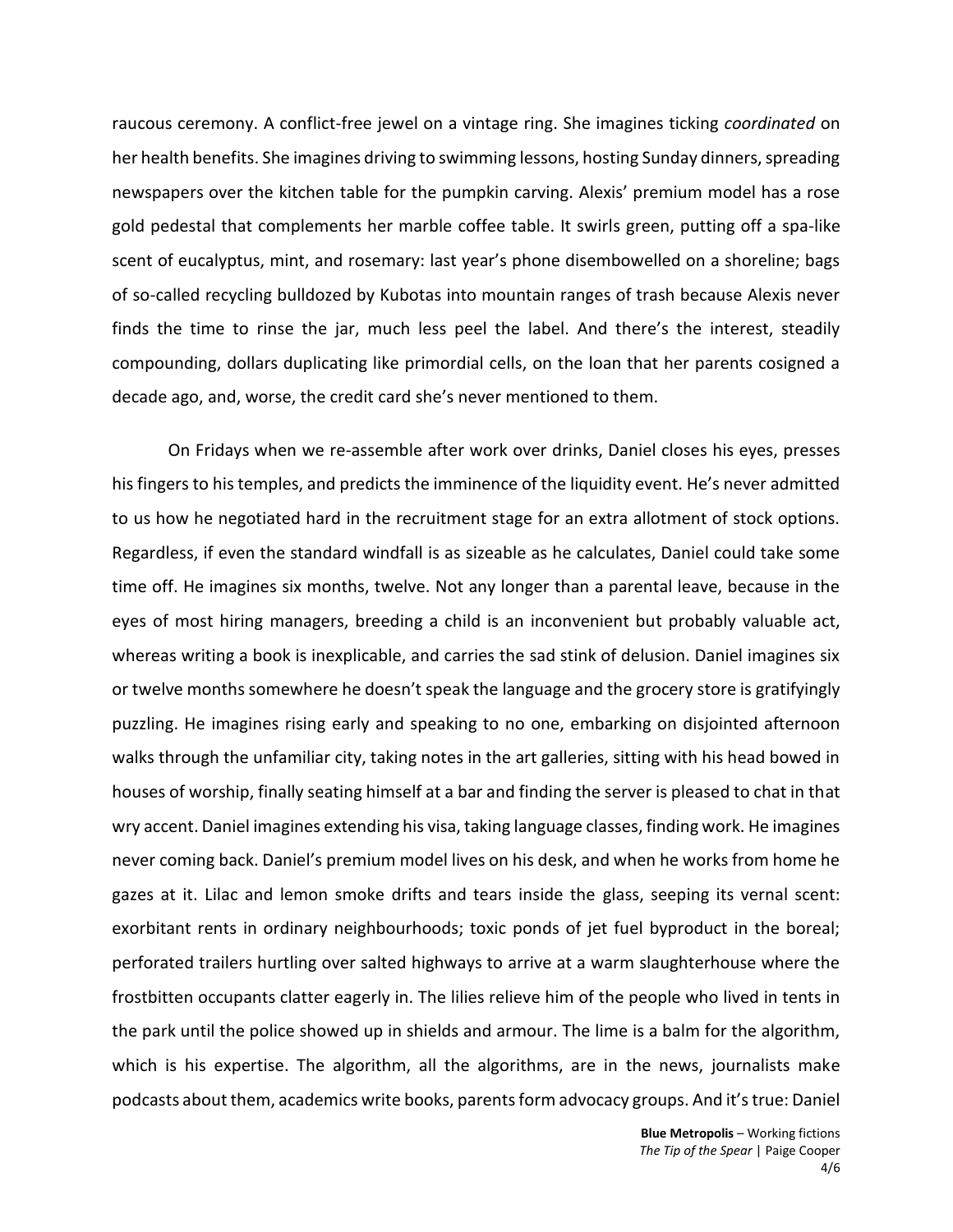knows it. If you don't believe it, think of the algorithm that governs the last porn site you visited. Consider the difference between what you thought you might want to see, and what made you come. The algorithms are designed to give us what we want, even if we don't want to want it. According to our customer research, the thing people feel most guilty about in life is giving in to a craving.

In Q2, Daniel is wrong, there is still no liquidity event, but the founder announces that in addition to KPIs we will now be setting OKRs, and we can't help but notice the frequency with which suits show up in the executive boardroom. Not just the founder consulting with the angels, but external suits. Lawyer suits, corporate suits. Nadia tells us she is being asked to do things, strange things that she's never been asked to do before. Nadia is finding it difficult to accomplish these things on top of the rest of her responsibilities. In order to focus, she works from home, but finds herself deep-cleaning the kitchen and browsing real estate listings until three, when the boys come home. Nadia imagines buying a house on the lake. They already own one up there a normal house, no view, bad water pressure, art left over from the last owners—but it's across the road from the custom-built waterfront mansions, and to swim they have to drive four kilometers to the public beach. But at the dead end of the road there is an automatic gate set into stone pillars, which protects from view the most beautiful house on the lake. Nadia saw it once, from the water, when they canoed past with a cooler full of juice boxes, and she imagined carrying a glass of Xinomavro down the terraced steps that wind down to the boathouse, her husband grilling meat for her parents and cousins, the dining table that seats twenty, the six bedrooms filled with family, and her husband's gratified smile—her poor husband, whom she has so deeply, deeply disappointed. The first time Nadia switched on her premium model, it did not fill with sparkling condensation or put off the smell of relief. Unsurprised, she returned it to its box. She's never believed in guilt, so why should she feel it?

Nadia is told, and Nadia tells us, that this is the most important quarter in the company's history. We've got competitors now, but the barrier to entry is so high and our first-mover advantage so deep that the only way anyone could ever catch us is if we get complacent. And we won't, we've hit the knee of the curve. We look back down the slope deliriously: we thought we were